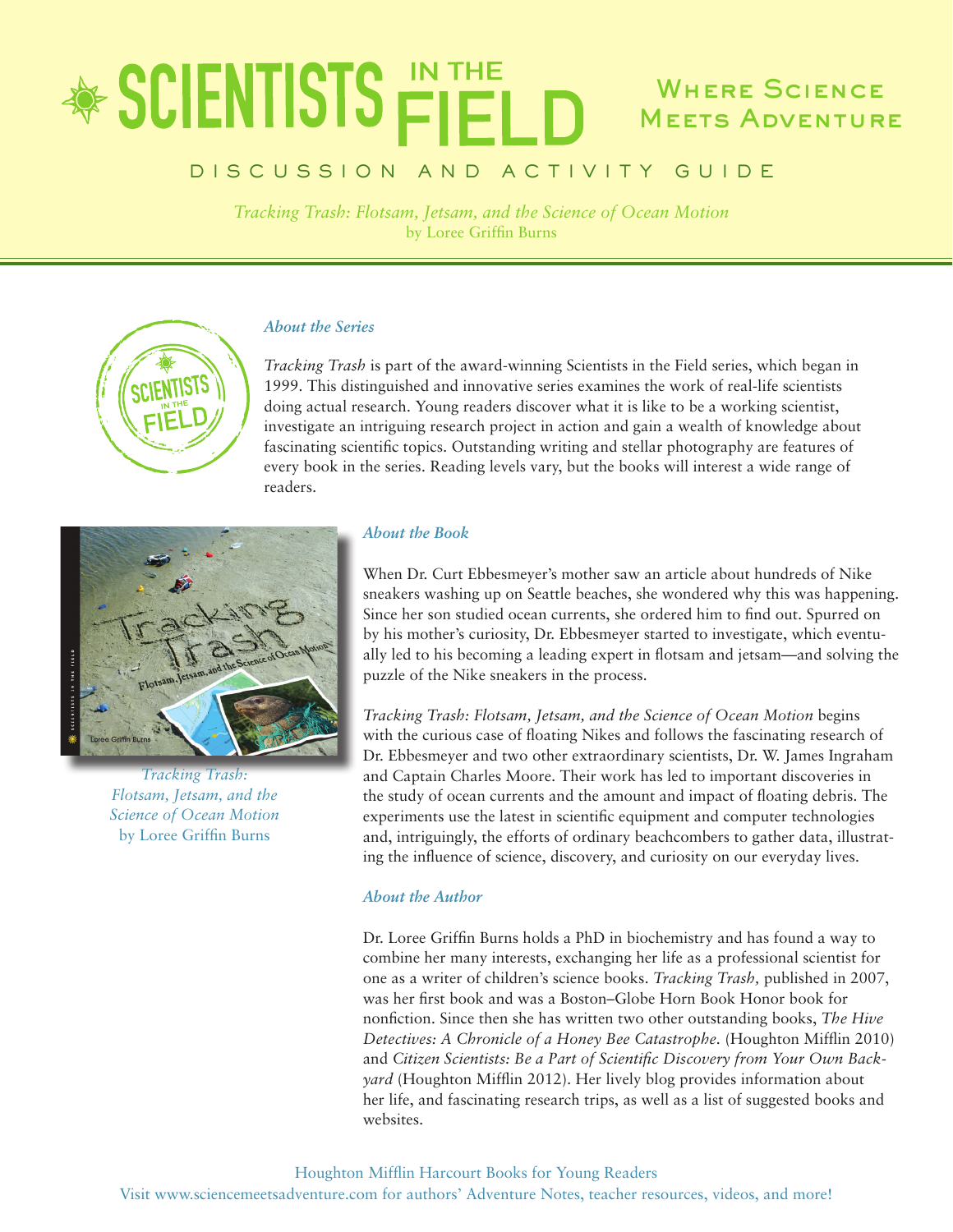## DISCUSSION AND ACTIVITY GUIDE Tracking Trash: Flotsam, Jetsam, and the Science of Ocean Motion

by Loree Griffin Burns

#### *Pre-Reading Activity:*

Display a Nike sneaker, a floating bathtub toy, a handful of Legos, and a hockey glove. Have students explain what they have in common.

Walk around the school playground or the immediate neighborhood. Record precisely what kind of trash you find and exactly where you find it.

#### *Discussion Questions:*

Why is trash in the ocean important to people who do not live near the ocean and who will never visit the ocean?

Dr. Ebbesmeyer states that the trash in the ocean is so vast that it is not practical to pick it up piece by piece. Does this mean that we should just leave it alone? What should we do?

Should our government regulate the use of nets in our oceans and lakes? How should we deal with the problem of ghost nets?

#### *Applying and Extending Our Knowledge:*

Longitude and latitude are the guides that allow Dr. Ebbesmeyer to report precisely where in the ocean the sneakers spilled.

- Find the longitude and latitude of your school to the nearest degree.
- Using Google Maps, zoom in to the location of your school. Print out maps for students and have them insert and label a grid showing precise locations where they found trash.
- If your classroom has a document camera, use this tool to share several of the students' maps. Discuss the different ways students numbered or labeled their grids.
- Share the exact GPS location (which can be found online through a longitude latitude search: www.findlatitudeandlongitude.com). Discuss why it is important to have a standard reference. Discuss why a simpler numbering system might be easier for tracking trash at school.

#### **Common Core Connection**

**RH.6-8.7**. Integrate visual information (e.g., in charts, graphs, photographs, videos, or maps) with other information in print and digital texts.

**RI.6.7.** Integrate information presented in different media or formats (e.g., visually, quantitatively) as well as in words to develop a coherent understanding of a topic or issue.

**W.6.7.** Conduct short research projects to answer a question, drawing on several sources and refocusing the inquiry when appropriate.

Like wind, currents are not something that students can easily see. But when a tree branch moves, the effects of wind are visible. So too can we understand currents by tracking objects that are moved by them. Currents are influenced by many factors, including wind, water density, and seismic activity (among others).

- • Using a tray of water, a cork, and a fan, observe what happens to the cork when a fan is placed in various locations (north, south, east, and west). Observe and record what the cork does each time the fan is moved. Time how long it takes the cork to move across the pan. Repeat with heavier or lighter corks. Repeat with other floating objects.
- Replace the water above with salt water and repeat.
- With either fresh water or salt water, repeat the activity above, but this time tap on the bottom of the pan in the center, lightly at first and then gradually harder. Change the location of where you tap and repeat. Observe and record what the cork does each time the tapping increases in intensity. Try this without the fan blowing.
- Place items such as bricks or rocks in the pan and repeat the activities above. Place a solid wall of bricks half-way across the pan and repeat. Ask students what ocean animals would have to do to stay alive if we assume that the cork is a food source.

Students should notice that it is possible to predict what the cork will do fairly accurately if we know the direction the wind is blowing, how soft or hard the tapping is, where the tapping is located, where the objects are located, etc. Discuss with the class the reliability of Dr. Ingraham's OSCURS program.